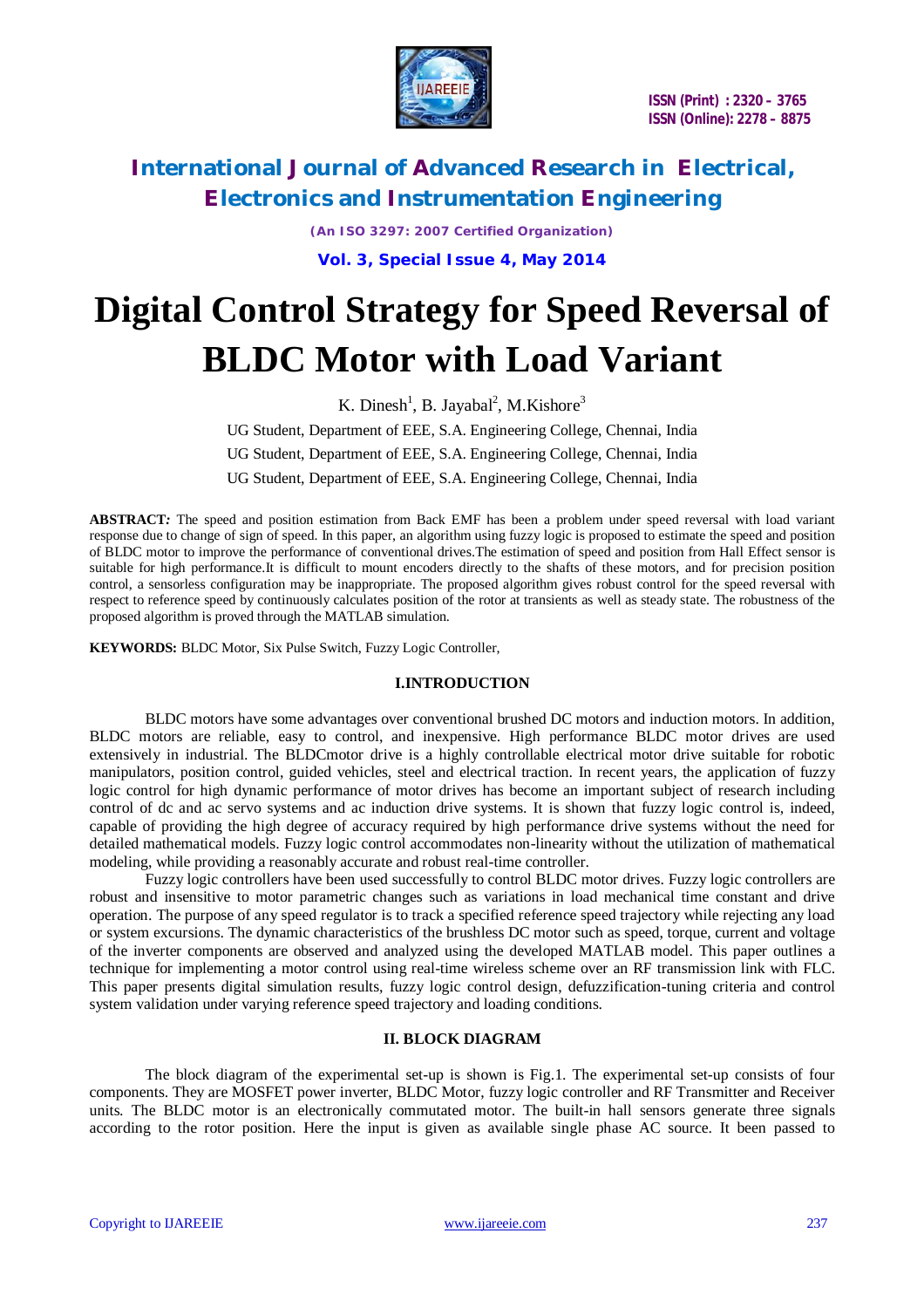

 **ISSN (Print) : 2320 – 3765 ISSN (Online): 2278 – 8875**

### **International Journal of Advanced Research in Electrical, Electronics and Instrumentation Engineering**

*(An ISO 3297: 2007 Certified Organization)*

### **Vol. 3, Special Issue 4, May 2014**

phase controlled rectifier where it is converted from AC to DC. The filter present is used to remove the harmonics in the DC source. Then it is passed through the single phase to three phase inverter where the uncontrolled DC is converted to pulsated or controlled DC.

The pulsated DC current is used to start or run the BLDC motor. The rotor position is sense by the Hall Effect sensor and the signal is been amplified by the signal condition. The amplified signal is passed to the microcontrollers. Using embedded c coding program is burned in the IC 16F877A by using CCS complier. The set speed is transmits by the RF transmitter and At the receiving end, the receiver receives this analog value on a single data line and passes this data to the decoder. It converts the single bit data into eight bit data and gives it to the microcontroller which does the further processing. Here the controller compares the reference set speed and the actual speed and it varies according to it and determines the error speed and generate the control signal which sends the to the MOSFET inverter circuits. This signal energizes the appropriate windings by switching the appropriate switches in the power inverter. Thus the speed of the BLDC motor is controlled by using the microcontroller.



Fig. 1 shows the BLOCK DIAGRAM OF PROPOSAL SYSTEM

#### **III.SIX PLUSE SWITCH**

For the 180° mode VSI, each MOSFET conducts for 180° of a cycle. Like a 180° mode , 120° mode inverter also requires six steps, each of 60° duration, for completing one cycle of the output ac voltage.

Where, S1 to S6 are the MOSFETs and the three phase load is assumed to be star connected. The MOSFETs are numbered in the sequence in which they are triggered to obtain voltages  $v_{ab}$ ,  $v_{bc}$ ,  $v_{ca}$  at the output terminals a, b and c of the inverter.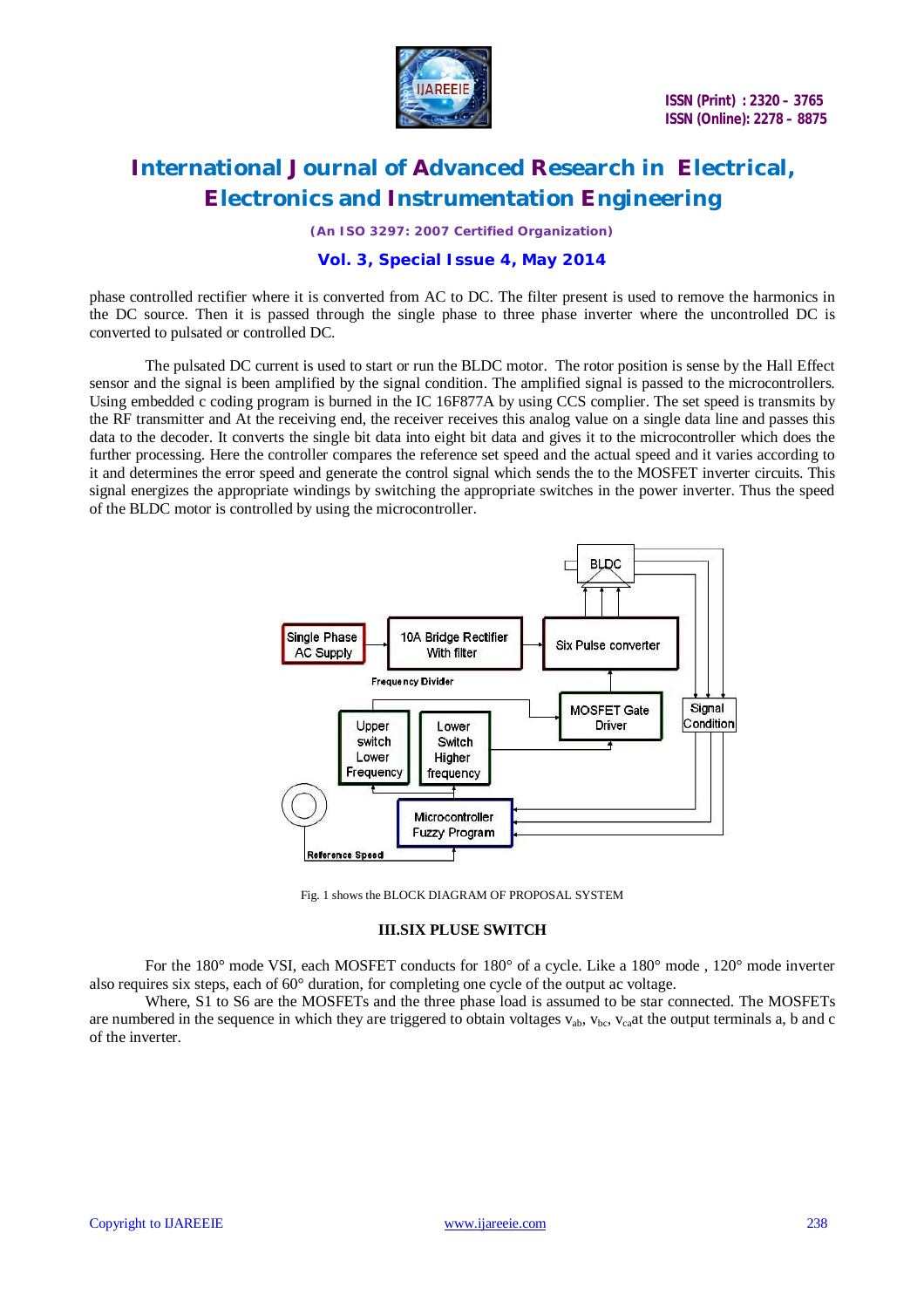

*(An ISO 3297: 2007 Certified Organization)*

**Vol. 3, Special Issue 4, May 2014**



Figure 2 shows the six pulse switching devices.

#### **IV FUZZY LOGIC CONTROLLER**

### **Structure of Fuzzy Logic**

There are specific components characteristic of a fuzzy controller to support a design procedure. Figure 3 shows the controller between the preprocessing block and post processing block



Figure 3 shows the Structure of Fuzzy Logic

. **Preprocessing**The inputs are most often hard or crisp measurement from some measuring equipment rather than linguistic. A preprocessor, the first block in Figure 3 shows the conditions the measurements before enter the controller.

**Fuzzification:** The first block inside the controller is fuzzification which converts each piece of input data to degrees of membership by a lookup in one or several membership functions. The fuzzification block matches the input data with the conditions of the rules to determine. There is degree of membership for each linguistic term that applies to the input variable.

**Rule Base**: The collection of rules is called a rule base. The rules are in "If Then" format and formally the If side is called the conditions and the Then side is called the conclusion. The computer is able to execute the rules and compute a control signal depending on the measured inputs error (e) and change in error. (dE). In a rule based controller the control strategy is stored in a more or less natural language.

**Defuzzification**: Defuzzification is when all the actions that have been activated are combined and converted into a single non-fuzzy output signal which is the control signal of the system. The output levels are depending on the rules that the systems have and the positions depending on the non-linearities existing to the systems. To achieve the result, develop the control curve of the system representing the I/O relation of the systems and based on the information; define the output degree of the membership function with the aim to minimize the effect of the nonlinearity.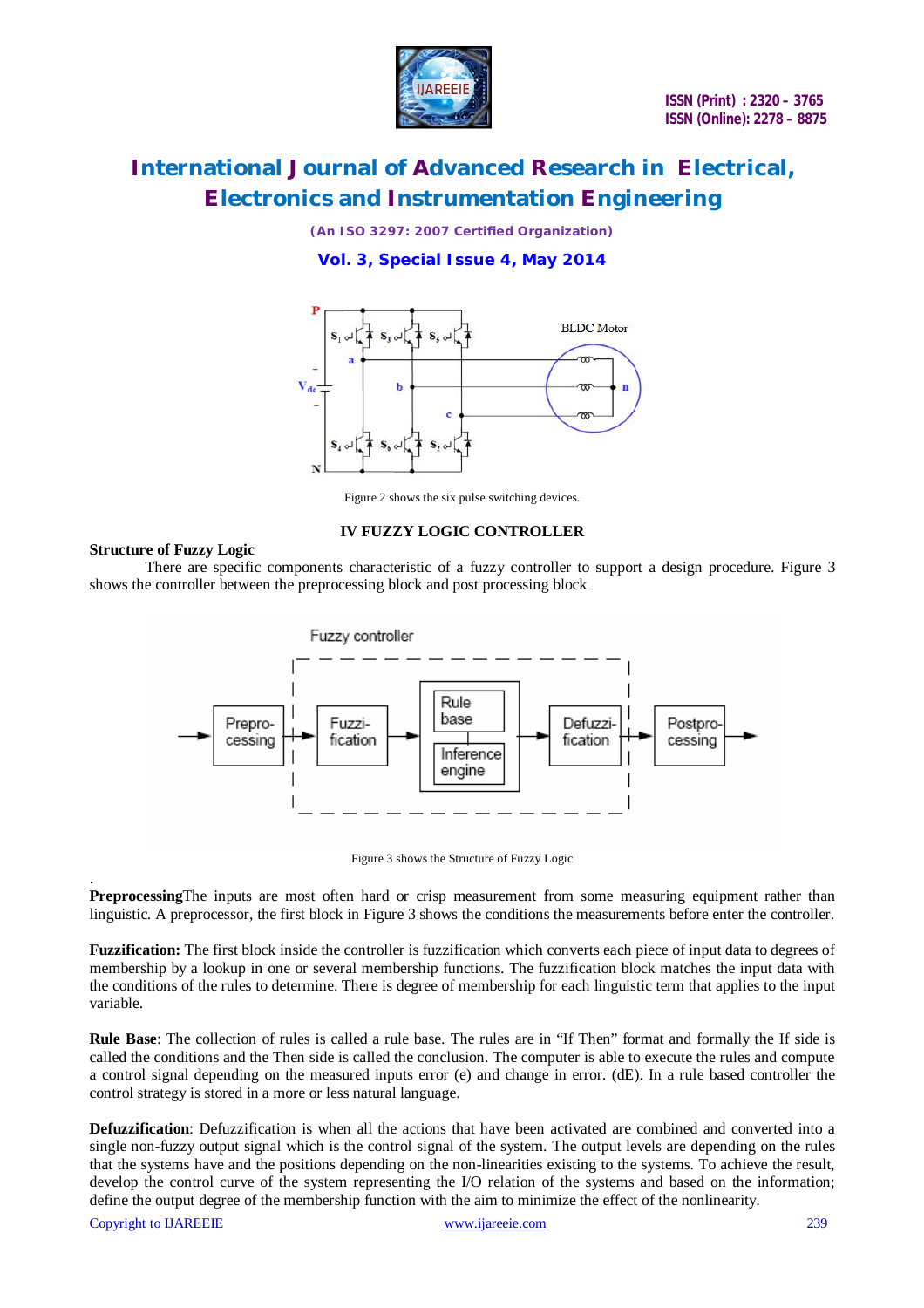

*(An ISO 3297: 2007 Certified Organization)*

### **Vol. 3, Special Issue 4, May 2014**

Postprocessing: The postprocessing block often contains an output gain that can be tuned and also become as an integrator.

|                 | Input- $p_2$ |    |           |    |    |        |    |
|-----------------|--------------|----|-----------|----|----|--------|----|
| Input $p_1$     | NΒ           | NM | <b>NS</b> | Z  | PS | PM     | PB |
| NB              | PB           | PB | PМ        | PМ | PS | PS     | Z  |
| NM              | PB           | PМ | PМ        | PS | PS | Z      | NS |
| <b>NS</b>       | PМ           | PМ | PS        | PS | Z  | NS     | NS |
| Z               | PМ           | PS | PS        | Z  | NS | NS     | NΜ |
| $\overline{PS}$ | PS           | PS | Z         | NS | NS | NM     | NM |
| <b>PM</b>       | PS           | Z  | NS        | NS | NΜ | NМ     | ΝB |
| <b>PB</b>       | Z            | NS | NS        | NΜ | NΜ | $N\!B$ | NB |

Table 1 shows the Rule Base of Fozzy Logic Controller

### **CLOSED LOOP CONTROL:**

## **V.SIMULATION RESULTS**

### **HALL EFFECT SIGNAL:**